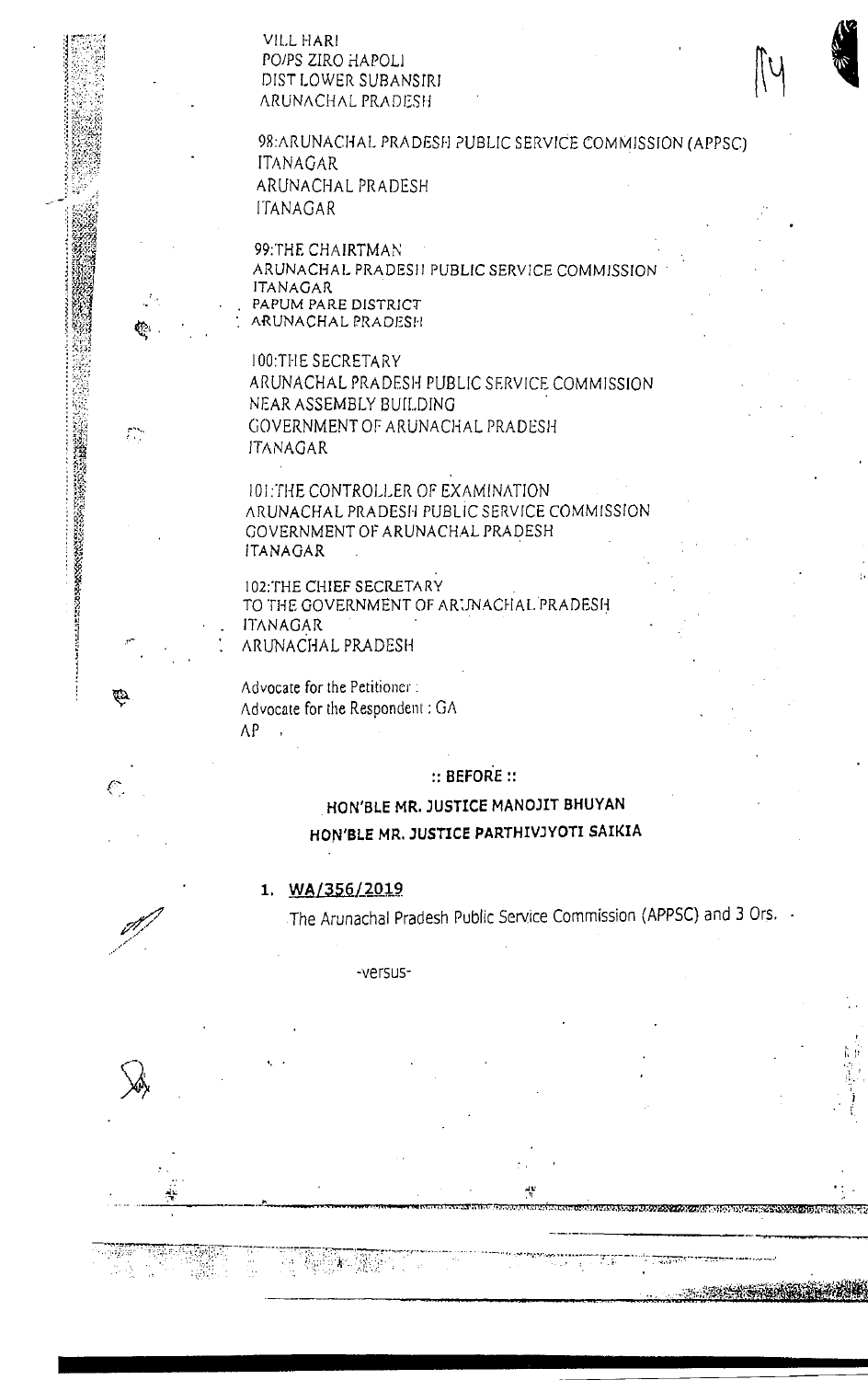Shri Neelam Talum and 221 Ors.

• For the Appellants For the Respondent Ncs.1 to 221: Mr. A. Hela, Advocate. For the State Respondents

Mr. D. Baruah, Advocate. Mr. N. Dutta,

Lagh Young training

Advocate General, A.P. Mr. B.D. Goswami, Addl. Advocate General, A.P.

Mr. B.D. Goswami, Addl.

Advocate General, A.P.

#### 2. WA/357/2019

そうしゃ アクセス しんこうしょう こうしょう こうしょう こうしょう こうしょう こうしょう こうしょう こうしょう

়

 $\mathcal{C}^{\infty}_{\mathbb{Z}}$ 

4

₩

The Arunachal Pradesh Public Service Commission (APPSC) and 3 Ors.

 $\ddot{\phantom{a}}$ 

 $\frac{1}{2}$  ,  $\frac{1}{2}$ 

-versus-

Shri Kulenso Pul and 97 Ors.

For the Appellants Mr. D. Baruah, Advocate.  $\frac{1}{2}$  . For the Respondent Nos.1 to 97 : Mr. S. Mow, Advocate. For the State Respondents Mr. N. Dutta,  $\mathcal{L}_{\mathrm{max}}$ Advocate General, A.P.

#### 3. WA/358/2019

Techi Tapu and 42 Ors.

-versus-

Shri Neelam Talum and 225 Ors.

: Mr. K.N. Choudhury, For the Appellants Sr. Advocate. : Mr. A. Hela, Advocate. For Respondents 1 to 221 Mr. D. Baruah, For the APPSC  $\mathcal{L}$ 

Advocate.

**No. A COMMON CANADA RESERVED**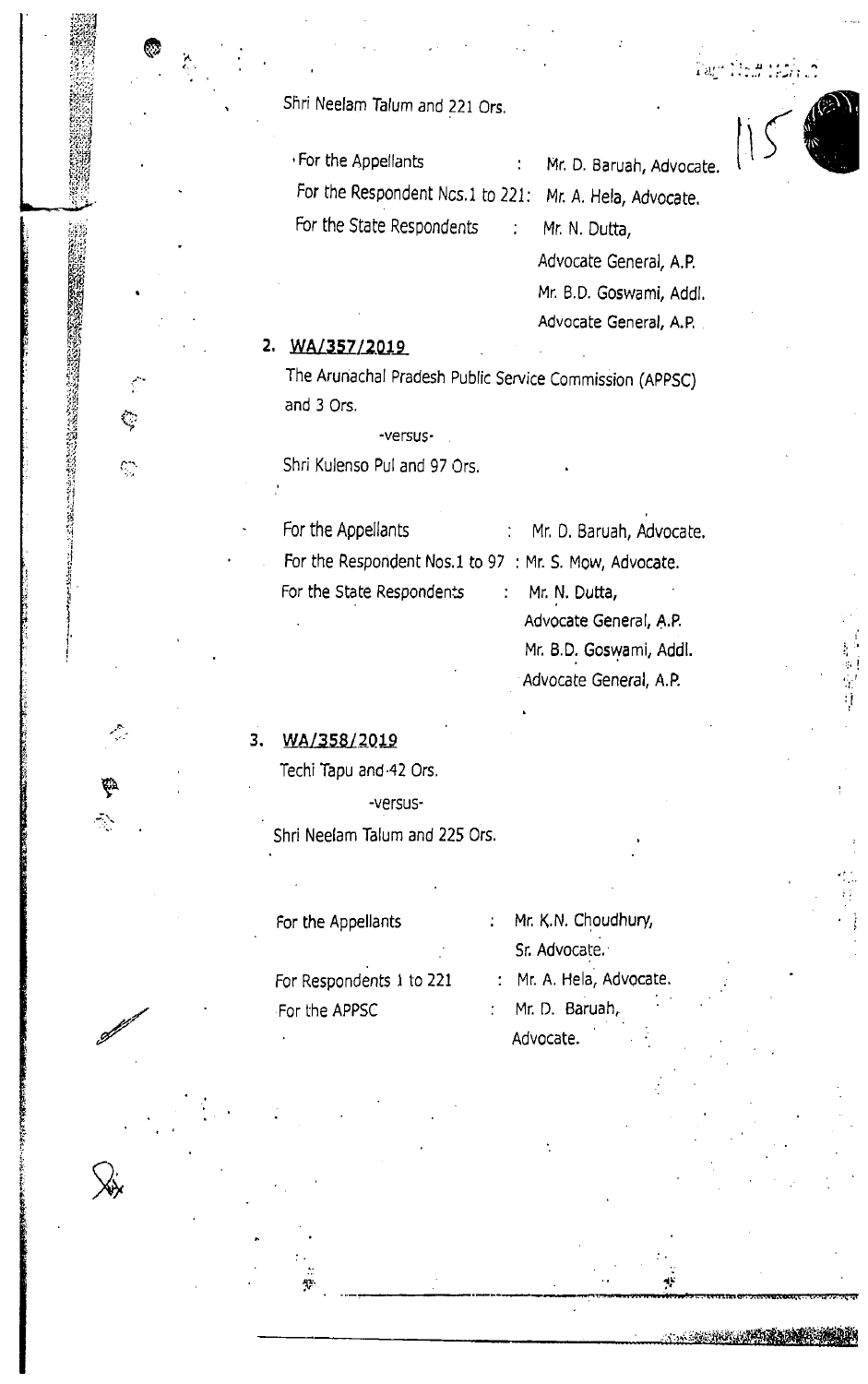$\mathbb{M}_{\mathbf{g} \mathbf{g}}(\mathcal{G} \mathbf{r}) \in \mathcal{D}(\mathcal{G}(\mathbf{g}))$ 

والمستقصر ومحاجر بزوجته والاست

For the State Respondent

: Mr. N. Dutta, Advocate General, A.P. Mr. B.D. Goswami, Addl. Advocate General, A.P.

4. WA/359/2019

Techi Tapu and 42 Ors. -versus-Shri Kulenso Pul and 101 Ors.

For the Appellants For Respondents 1 to 97 For the APPSC

 $\mathcal{L}^{\pm}$ 

For the State Respondent :

Mr. U.K. Nair, Sr. Advocate. Mr. H.K. Das, Advocate: Mr. S. Mow, Advocate. Mr. D. Baruah, Advocate. Mr. N. Dutta, Advocate General, A.P. Mr. B.D. Goswami, Addl. Advocate General, A.P.

Dates of Hearing

13.02.2020, 18.02.2020, 19.02.2020 and 24.02.2020.

Date of Judgment

06.03.2020.

# Judgment & Order

(Manojit Bhuyan, J.)

¢

 $\mathcal{L}_{\mathcal{A}}$ 

ି  $\sim$ 

ク

Decision would pre-dominantly rest upon facts considered and appreciated in its proper perspective and application of such vital facts to the relevant provisions under the Arunachal Pradesh State Public Service Commission Regulations, 2012 (hereinafter called the '2012 Regulations'), together with the recent decision of the Supreme Court on the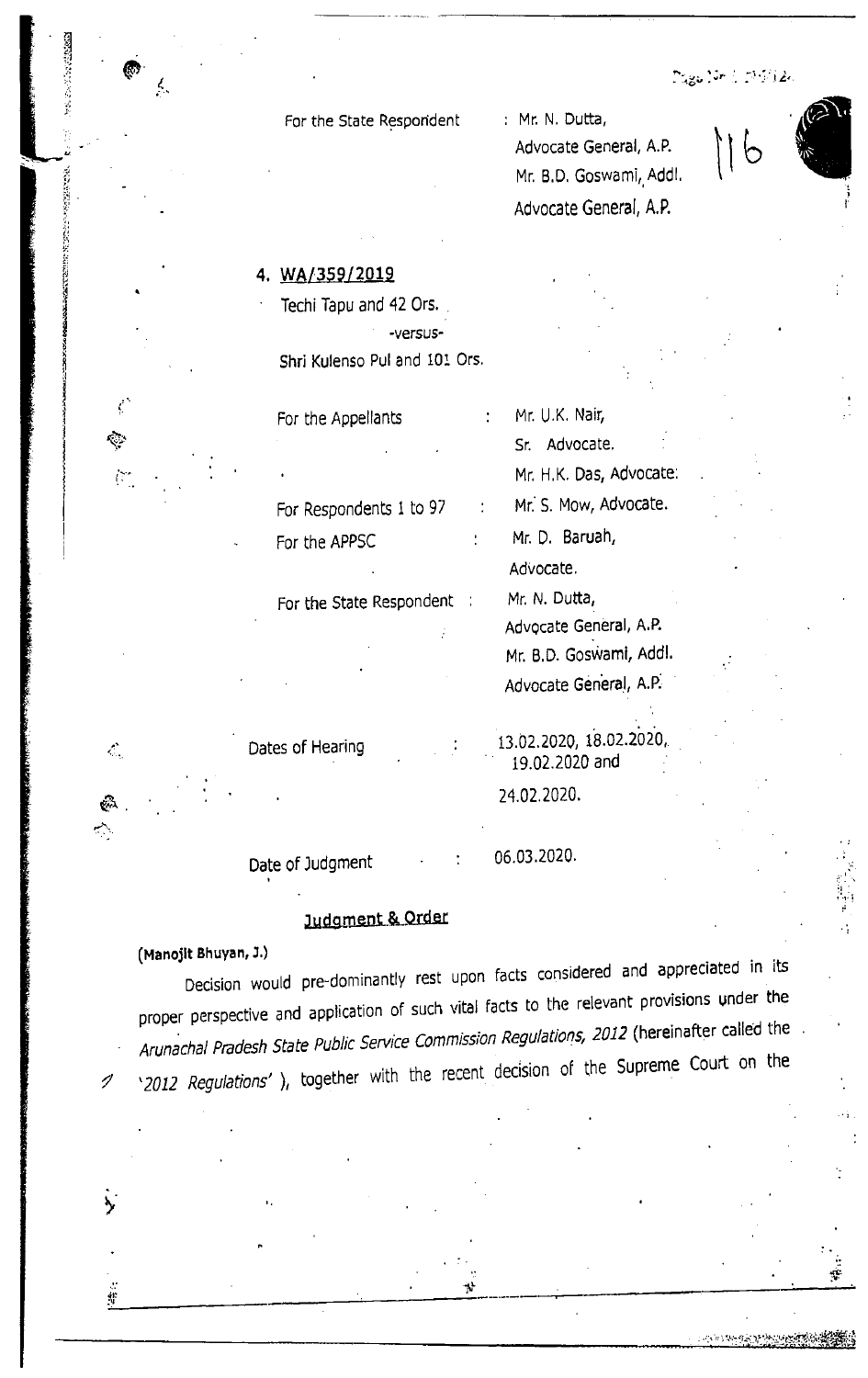$t$ . If  $\mathbb{C}^{n}$  is a set of  $\mathbb{C}^{n}$  in  $\mathbb{C}^{n}$  is a set of  $\mathbb{C}^{n}$  in  $\mathbb{C}^{n}$  in  $\mathbb{C}^{n}$ 

..\_..--. \_ -,,, ..c;ir.ia,

(

t. .il. il.

It

mandatory nature of Instructions issued by Public Service Commission. To avoid any controversy, this judgment will not make reference to any of the Instructions contained in the later guidelines called the Arunachal Pradesh Public Service Commission Conduct of Examination Guidelines, 2017, which came into force with effect from 20.09.2017, that is, on a date after the Advertisement was issued by the Arunachal pradesh public service Commission (in short the 'Commission') i.e. on Og.O5.Z0l7, in supersession of the <sup>2012</sup> Guidelines. The Instructions obtaining during the relevant period is, therefore, taken into conslderatlon,

@

.

 $\mathcal{C}_{\mathcal{P}_{\mathcal{P}}\mathcal{P}_{\mathcal{P}}}$ 

::: 828 t#ffi i.!O:rZii  $\hat{z}$ iijili:

-!.rri.-;r  $\mathbb{Z}$ 

w

 $\mathcal{L}_{\mathcal{L}}$  .

.<br>K

P,

The present four appeals are directed against the Judgment & Order dated 2. 16.09.2019, wherebv the two writ peritions i.e. wp(c) 475(Ap)2010 and wp(c) a86 (AP)2018, instituted by the private respondents herein, were disposed of by setting aside the  $\sigma$ . Preliminary Examination (Prelims) conducted by the Arunachal Pradesh Public Service Con:mission (hereinafter called the 'Commission) on 29.07.2018; the Results of the Prelims declared on 02.08.2018 and 16.08.2018 and the Main Examination (Mains) conducted on 10.11.2018, with further direction to the Commission to conduct fresh Preliminary Examination within 8 (eight) weeks by strictly following the Rules, Guidelines, Syllabus etc.

3. In so far as the present four appeals are concerned, WA 356/2019 and WA 357/2019 have been preferred by the Commission, represented by learned counsel Mr. D. Baruah, Advocate. The private Respondent Nos.1 to 221 in WA 356/2019 are represented by Mr. A, -g Hela, Advocate, whereas the private Respondent Nos.1 to 97 in WA 357/2019 are represented by Mr. S. Mow, Advocate, The appellants in WA 358/2019 are represented by senior counsel Mr K.N. choudhury and the appellants in wA 359/2019 are represented by Senior Counsel Mr. U.K. Nair, assisted by Mr. H.K. Das, Advocate. The private appellants in the two appeals are such persons who qualified in the Prelims, sat in the Mains but were not impleaded as party respondents in either of the writ petitions. These two appeals are preferred with leave of the Court. The Respondent Nos. 1 to 97 in WA 359/2019 are represented by Mr. S. Mow, Advocate. Mr. N. Dutta, learned Advocate General, Arunachal Pradesh, assisted by Mr. B.D. Goswami, learned Addl. Advocate General, appears on behalf of the State of Arunachal Pradesh. The case records of the related two writ petitions, including  $\cdot$ the records of WP(C) 636(AP)2018 and WP(C) 604(AP)2018, as called for, are received.

:l-. rffi darffi tsrr.E nrrrf,r.iirrr.:rrrif fjrEE,;ri:nnrit. ;rF-i=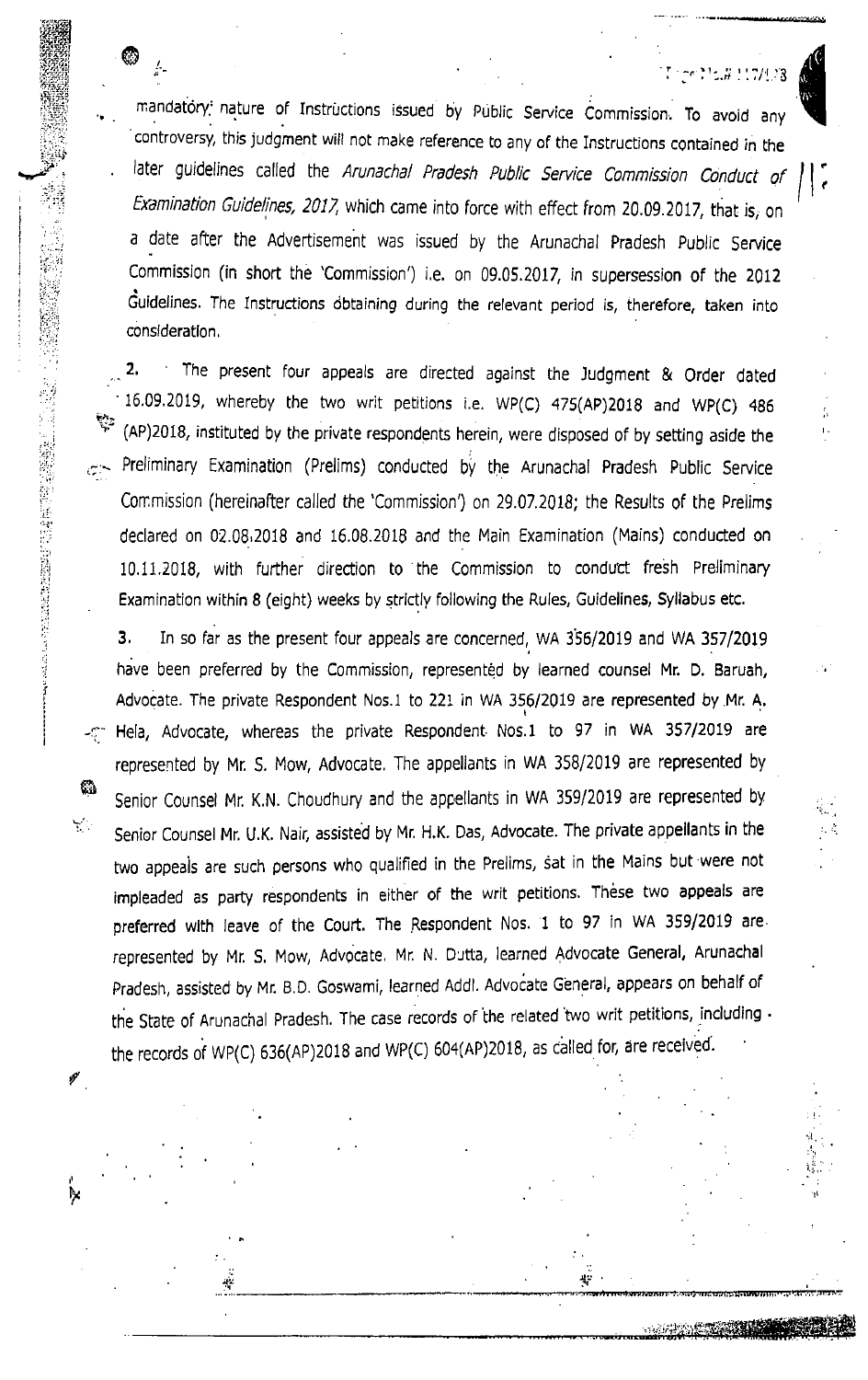Traversing the facts and the chronology of events emerging in the present case, which are of vital importance to reach an adjudication, notice may be had to the Advertisement dated 09.05.2017, issued by the Commission, inviting applications for filling up 57 posts, details of which were provided in the Advertisement. 8y virtue oF subsequent Addendums the number of posts increased and Preliminary Examination was conducted on 25.11,2017. By reason of the fact that out of the 22 optional subjects, multiple errors were found in about 15 optional subjects, the said Preliminary Examination was cancelled. Such examination was re-'conducted on 29.07.2018. Immediately thereafter, two representations came to be submitted on  $30.07.2018$  - one jointly submitted by Etalo Mega and Tasso Tallu, both Commerce candldates, alleging anomalies in the questions in Commerce subject to the effect that there were more than 64 questions which were not from the prescribed. syllabus, the other حوالہ<br>مرکزی submitted by Hingkam Dada, alleging anomalies in the Civil Engineering Optional Paper to the  $\frac{1}{2}$ effect that I0 questions were out of syllabus, Another representation was submitted on 01.08.2018 by some Geography candidates alleging that in the Geography Optional Paper there were 5 incorrect questions, 68 questions were out of the prescribed syllabus and copypaste method was used in setting the said question paper. All the three representations were considered and grievances were addressed to with the help of Subject Experts. In so far as the complaint in respect of Commerce subject is concerned and on the basis of the Report of the Expert, the Commission decided that 49 questions are to be dropped being out ot syllabus and the candidates are to be allotted marks on pro-rata basis after taking into consideration the marks secured by each of the candidates out of the remaining questions. In so far as the representation pertaining to Civil Engineering Optional Paper is concerned, the Commission on the basis of the Report of the Expert decided that 3 questions are to be dropped which were out of syllabus and marks be allotted to the candidates on pro-rata basis, similarly, in respect of the Geography optional Paper, the commission after taking note of the opinion of the Experts decided that 30 questions be dropped being out of syllabus and the candidates be allotted marks on pro-rata basis. It is on record that the methodology adopted by the commission to compensate the candidates for questions out of syllabus/rejected (dropped), following the three representations, was by employing the method of re-evaluation and allotment of marks on pro-rata basis as per the decision in Vikas Pratap Singh and Ors. v. State of Chhattisgarh and Ors., reported in (2013) 4 SCC 494.

 $\tau_i$ 

 $\bigcirc$  ll  $\bigcirc$ 

 $\sim$ 

:"'.i.a :::,.

 $:$   $\,$ 

 $^{\circ}$  $\cdot$ |i;l

?iit id 't!,1 ;E

'tti f.i  $\cdot$ 1;i  $\frac{1}{1}$ .il !, 4 :] , I

I

... $\sim$ 

A frt

 $\overline{\mathbb{C}}$  )

.<br>مر

ij.

 $\cdot$ : 123 $\triangle$ 

,!

 $\cdot$  . I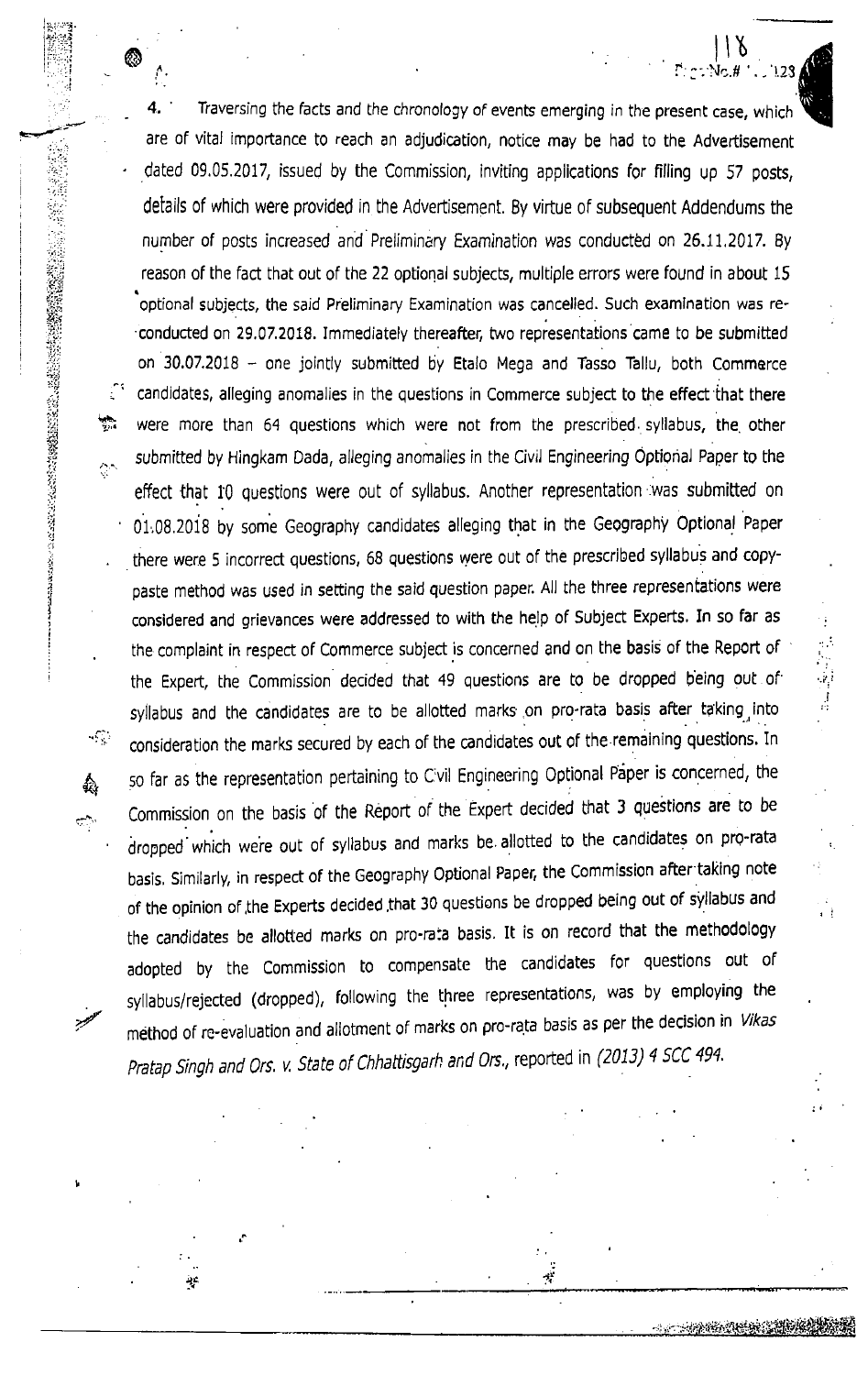5. Thus, after anomalies were identified by taking help of Subject Experts and after reevaluation was done by allotment of marks on pro-rata basis to the candidates who had opted for Commerce, Civil Engineering and Geography subjects, the result of the Preliminary Examination was declared on 02.08.2018. Out of the total 22,599 candidates appearing in the Prelims, as many as 1263 candidates qualified for the Mains, having secured the cut-off marks of 177.75 out of the total 400 marks.

 $\mathcal{E}$ 

 $\mathbb{M}_{\mathbb{R}}$  : , , , , ,

 $: \gamma_{1}$ . 29

(

 $\blacksquare$ 

6. After the declaration of the Preliminary Examination results and on 10.08.2018 two representations were received by the Commission  $-$  one submitted by 12 candidates who had taken the Geography Optional Paper with Series-'C' and the other submitted by the General Secretary of All Arunachal Pradesh Students' Union. Allegation was made that as none of the students who had taken the Geography Optional Paper with Series-'C' qualified, there was grave doubt of technical error taking place while feeding the answer keys in the OMR machine. On 14.08.2018 the Commission constituted a Six-Member Committee to look into the anomalies in the official answer key of Geography Optional Paper with Series-'C' and amongst the Members there was one Computer Programmer and two Technical Experts. The Report of the Committee came on 16.08.2018 and it was found that there was technical error during evaluation of 'C'-Series Geography Paper, so much so, that during manual selection for evaluation of the said 'C'-Series Paper, the 'D' set answer keys of. Geography were wrongly selected, leading to evaluation of the 'C' set with an incorrect key. The Report indicated that the unintentional error was corrected and the result of the candidates who had taken Series-'C' Paper was revised by applying the correct 'C' set answer key. The Report further indicated that out of the 659 OMR sheet of set 'C' candidates in Geography, there were 652 valid candidates, out of which a total of 76 candidates secured marks above 177.75, which is the marks secured by the last qualified candidate in the result of the Preliminary Examination already declared. The Report suggested that the said 76 candidates be included in the list of eligible candidates for the Main Examination. In the meeting of the Commission held on 16.08,2018 it was decided to include the 76 candidates in continuation of the earlier qualified list so published and while doing so also invoked the provisions of Schedule-II, Clause 11 of the Arunachal Pradesh Public Service Combined Competitive Examination Rules, 2001 to accommodate the list of 76 candidates in the qualifying list of the Preliminary Examination as

JF

I l:

i

4

 $f_{\rm kin}$ 

ن جي

itlEi ll r,.w'

li ;,t'';1 | .. ,- t,, t.:-

:,i't,;

ri i"ii l;i: i:ii ri :'l t'.1 il p, ,,;) ?tl

e

::<br>i $\sim$ 

in a straight of the straight

1 1 I

-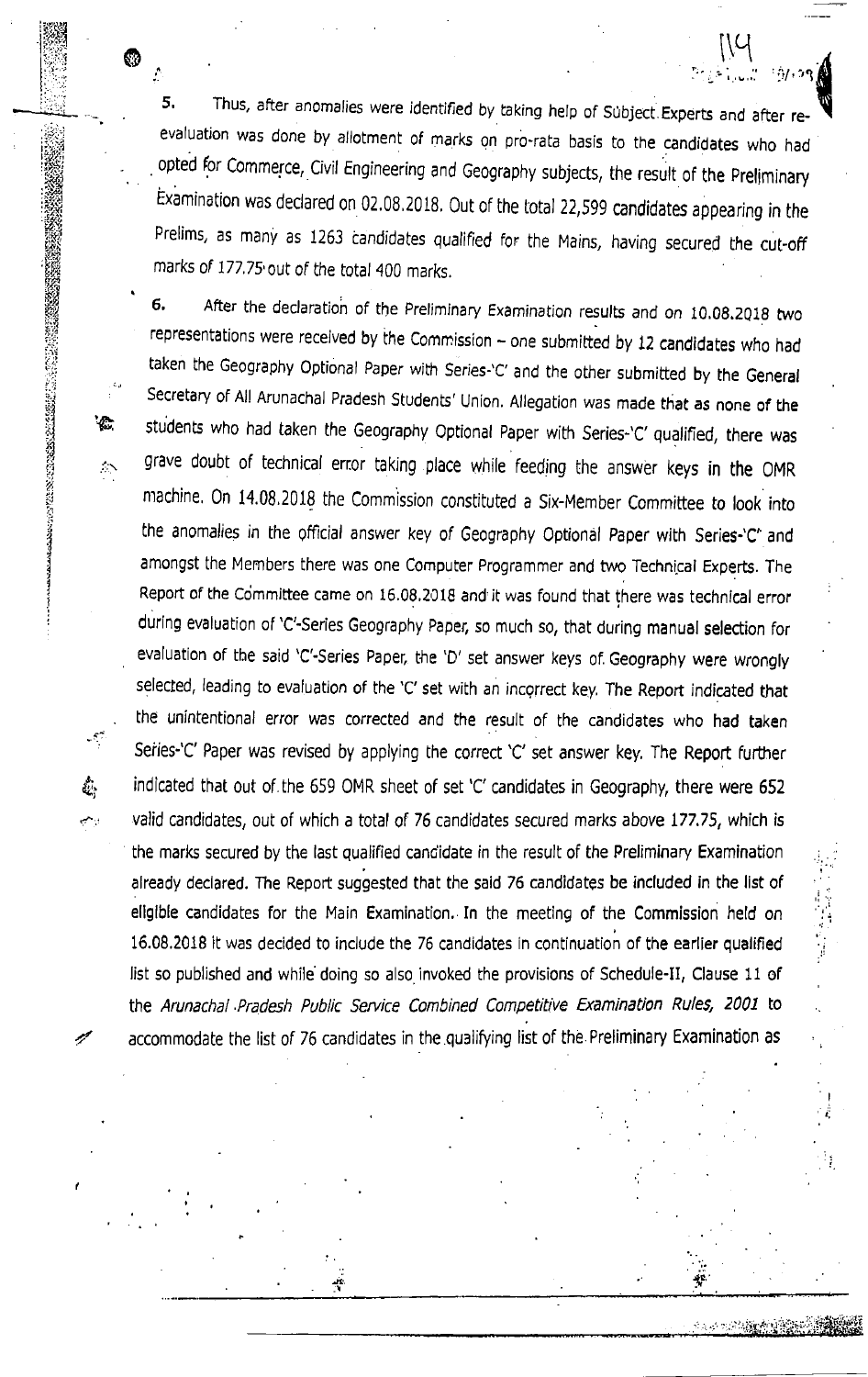the'ratio exceeded. Resultantiy, the Notification dated 15.08,2018 was issued showing the Roll numbers of candidates found eligible for the Mains Examination in continuation to the earlier Notification dated 02.08.2018, thus, bringing the total number of candidates qualifying for the Mains to (1263+76) 1339 candidates, 8y the same Notification it was notified that Mains Examination would iake place on 10.11.2018.

l'

 $\downarrow$ U  $N_{\rm C}$ r

 $i$ <sup>:</sup>2

 $\sim$  is a significant  $\delta$  $\frac{1}{2}$ 

@

<sup>i</sup>l:l: <sup>I</sup>.ii

L-

 $\mathbf{x}$   $\mathbf{y}$ 

i::a i'r tfl

ii;ii  $\Lambda^2$ ii rl  $.15$ tie :.: ?:  $\lambda$  ir  $\mathcal{G}(\mathcal{E})$ 

ا: 1972.<br>استان المقاطعة المقاطعة المقاطعة التي تحت المقاطعة التي تحت التي تحت التي تحت المقاطعة التي تحت التي<br>استعلال التي تحت التي تحت التي تحت التي تحت التي تحت التي تحت التي تحت التي تحت التي تحت التي تحت التي تحت ال

 $\mathcal{E}^{\text{reg}}$ 

容

 $\mathcal{D}_{\mathcal{A}}$ 

t1i llj

i :l

rl ii  $\cdot$ il :r il

 $\mathbb{C}$ 

 $\tau_{\rm{eff}}$ 

 $\mathcal{Z}$ 

7. Precisely four days after pubJication of the result in respect of'the Additional List of <sup>75</sup> candidates, that is cn 20.08.2018, a representation came to be submitted under the signature of 3 (three) persons, one among them being Etalo Mega who was the signatory in the first representation dated 30.07.2018 and whlch was consideied and addressed to along with the two other representations, leading to declaration of the initial Preliminary Exam Results dated 02.08.2018. Grievance expressed are that almost 100 questions in the Commerce paper were out of the prescribed syllabus of the Prelims and lt was ascertained from Subject Experts that such questions are basically from the syllabus of the Mains Examination. Prayer made was to constitute an Expert Committee to look into the grievances and either to compensate the candidates of Commerce subject for all the questions set out of syllabus or to conduct Prellminary Examination afresh exclusively in respect of the Commerce Optional Paper and until redressal of grievances the aspiring candidates in Commerce be allowed to appear in the Mains Examination. On 03.09.2018, yet another representalion came to be submitted by one Neelam Talum in representative capacity, addressed to the Governor of Arunachal Pradesh. Primary prayer made was for holding fresh Preliminary Examination on allegations that most of the questions in the various sub;ects indicated therein suffered from copy-pasling and/or had been copied from study materials or from single source, that questions were set out of syltabus, that there was absence of Moderation Board and scaling method was not adopted to normalize difficulty-level in different subjects etc. "

.g. . . Alleging non-consideration of the representation dated 20.08.2018, WP(C) 417(AP)2018 was instituted by 71 candidates. The said writ petition was disposed of on 17.09.2018 with direction to the commission to dispose of the representation within 26.09.2018 by a speaking order. In strict terms thereof, the Commission considered but rejected the representation vide order dated 24.09.2018, which led to the institution of WP(C) 486(AP)2018. In so far as the representation made by Neelam Talum on 03.09.2018 is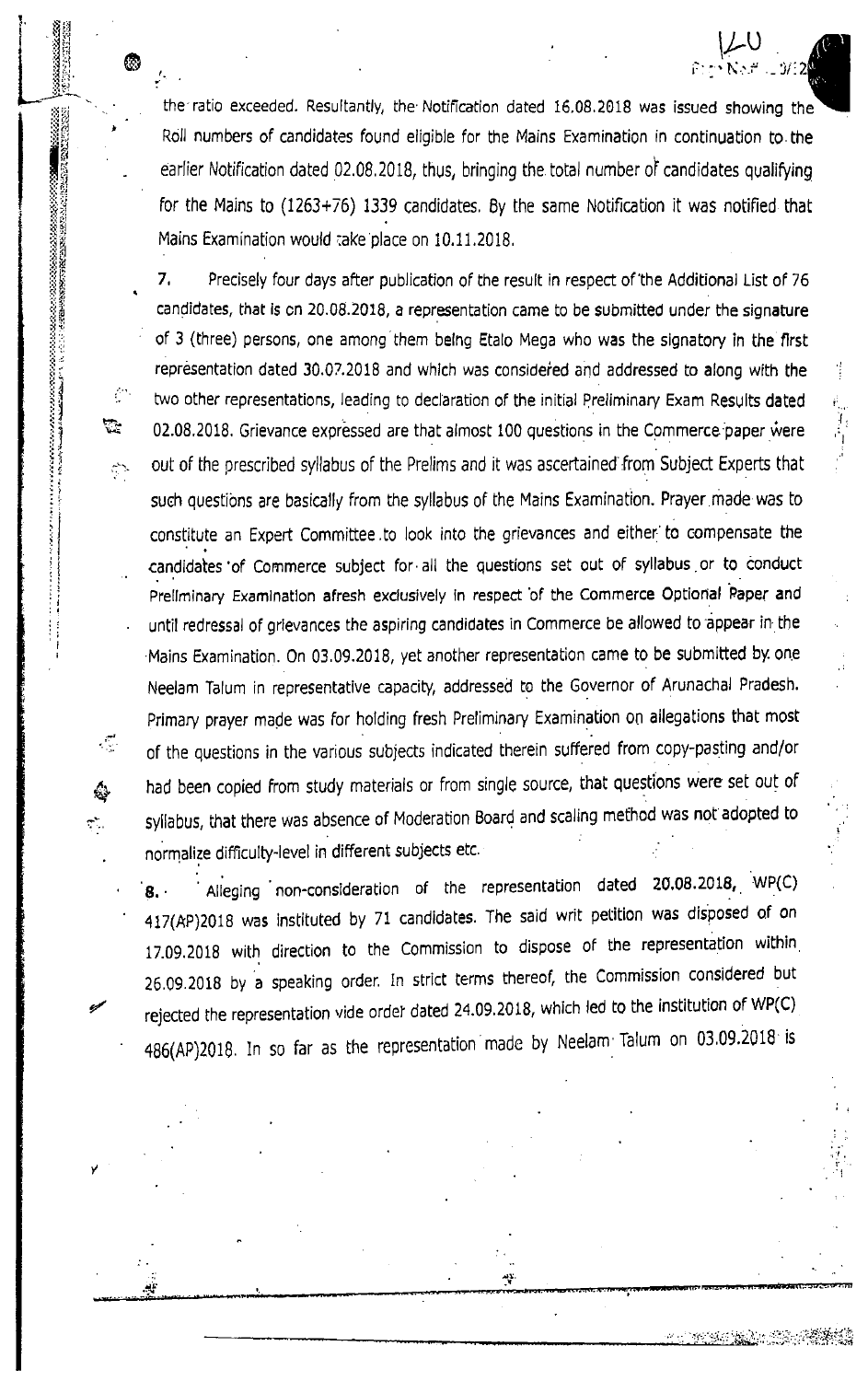concerned, non-consideration thereof resuited in the institution of wp(c) 475 (Ap) 20.19; An order of status-quo was passed in wP(c) 475 (AP)2018 on 28,09.2018 and by a subsequent order on 03.10.2018 the Court ordered that both WP(C) 475(AP)2018 and WP(C) .486(AP)201S be taken up together. Sratus-quo order passed earlier was directed to be malntained. Two applications came to be filed by the Commission for vacating/modification of the status-quo order, which were registered and numbered as  $I.A.(C)195(AP)2018$  in WP(C) 485(AP)2018 and I.A.(C)197(AP)2018 in WP(C) 475(AP)2018 respectively. By order dated 12.10,2018 the status-quo order was modiiied to the extent that the Commlssion may go ahead with the necessary administrative works, such as, issuing Admit Cards to candidates, making arrangements for holding examination at the designated places and publishing details of the examination schedule etc. till 31.10.218. An observation was also made that endeavour would be made to dispose of the connected  $WP(C)$  486(AP)2018 as expeditiously as possible, preferably on 31.10.2018. The two applications were accordingly disposed of. 0n 31.10.2018 the interim order was directed to continue. Thereafter, the Mains Examination was held on 10.11.2018. In course of the writ proceedings, a common order dated 14.11.2018 was passed in both WP(C) 475(AP)2018 and WP(C) 486(AP)2018, by directing the Vice-Chancellor of Rajiv Gandhl Universlty, Dolmukh, to constitute an Expeft Commlttee comprising of five eminent Experts and to submit Report In sealed cover within 45 days. Being aggrieved of the order dated 14.11.2018, two writ appeals were preferred by the Commission, registered and numbered as wA 359/2018 and WA 360/2018. By order of the wrlt Appellate court dated 26.02.2019, the operation of the order dated 14,11,2018 was stayed, making it clear that the pendency of the appeals would not come in the way of the learned Single Judge to consider the writ petitions on merits and in accordance with law. It was in this backdrop that the wiit petitions were considered and disposed of vide judgment and order dated 16.09.2019. Meantime, two other writ petitions came to be filed, being WP(C) 604(AP)2018 on 29.11.2018 and WP(C) 635(AP)2018 on 13.12,2018 respectively by a section of the candidates who could not qualify in the Preliminary Examination. By the same judgment and order dated 16.09.2019, the said two writ petitions were disposed of as having been rendered infructuous.

 $\bullet$  .

/

Y

i

t

lii i

 $\frac{\nu}{\omega}$ .

 $\mathcal{L}_{\mathcal{L}_{\mathcal{L}}}$ 

 $\mathcal{L}_{\mathcal{A}}$ 

h,

 $\mathcal{L}(\mathcal{E})$ 

 $\Box$ 

,t-:':rtr  $\mathbb{R}^1$ ',;: <sup>4</sup> ':;.ll  $:$   $\ddot{}$ سائق ،

 $r_{\rm eff}$ 

 $\ddot{\tilde{r}}$ 

;t).tiij :i.j R,:: ui; '\*!t v!l +Yi  $\beta_U$ ffi s Ri! gtt!

:(i \$rl tlt  $\frac{1}{2}$ 

iI g !:i

-ri { J 1 .l

I  $\ddot{\cdot}$ 

i

9. Before proceeding further, it would be most pertinent to take note of the relevant

it'

iliaid iliaid on a character and the France Control of the Elite of the Control of the Elite of the Elite of T

 $\frac{1}{2}$ 

 $\mathbf{I}$ 

,oni,€4ffia[\$sffiffii

',=+--,\*'r;"'e-rii'E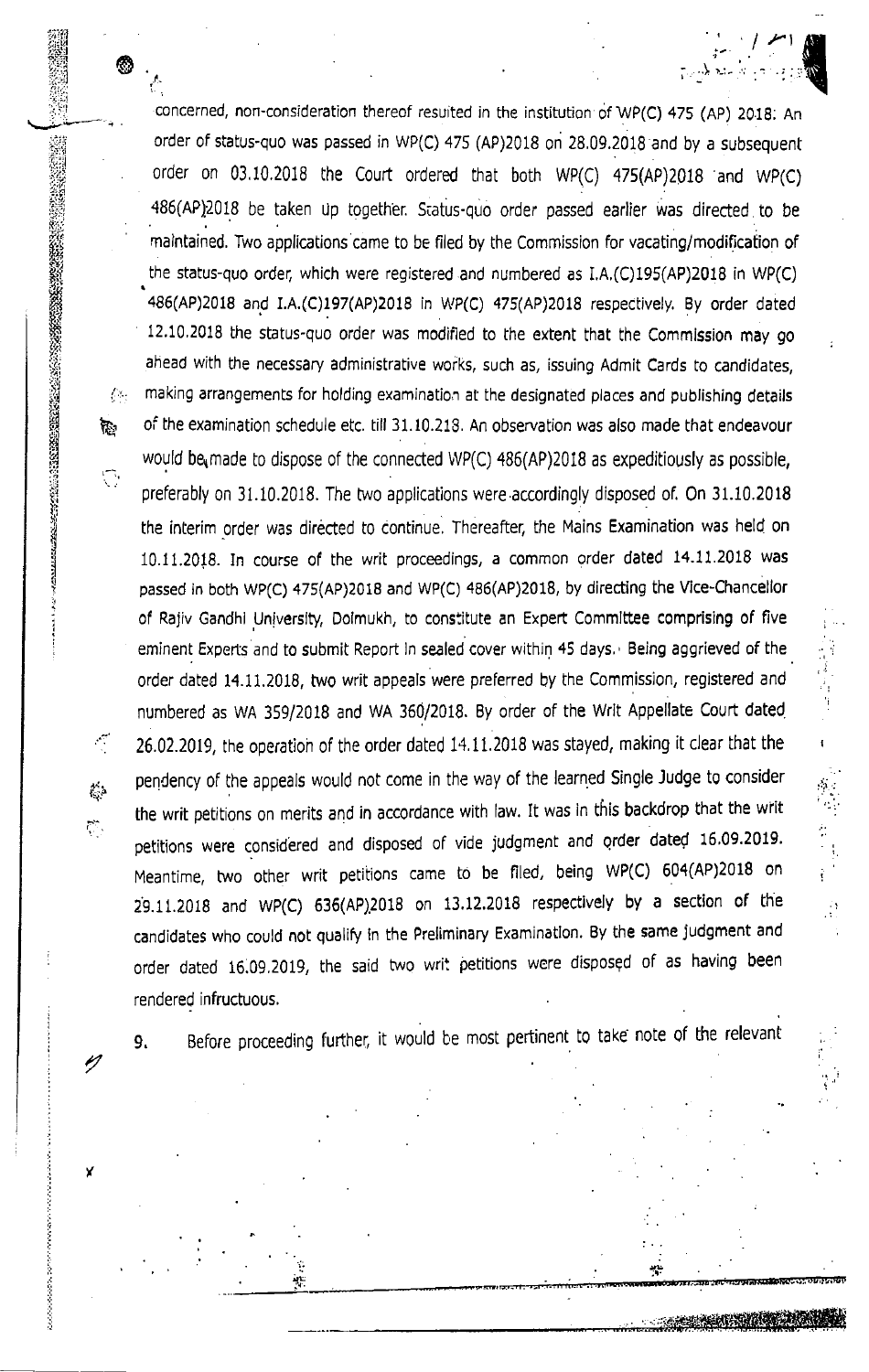provision under the 2012 Regulations, particularly Instruction 28 (x) thereof, which is reproduced hereunder :

.{

;. I

ir ,

I.

 $\mathfrak{b} \in \mathfrak{N}$ i, ' $\mathbb{Z}_4$ 

 $\bullet$  is a set of  $\mathbb{Q}$ 

## "28. Instructions to Candidates:

@

 $\mathbb{C}^n$ 

d\_-.. cit+

n

/

ÿ.

tl 1l .l l ) I t

i::, I

 $(x)$  If any candidate finds any type of error/mistake in any question or any given option/choice in the answer he/she is advised to make representation to the commisslon and hand over to the centre superuisor soon after the exam is over No representation/complaint in this regard will be entertained after declaration of result."

10, On the facts above, the questions now calling for consideration is whether in view of Instruction 28 (x) above, it was obligatcry on the part of the Commission to consider the representations dated 20.08.2018 and 03.09.2018, which were submitted after declaration of the Preliminary Exam results, and whether non-consideration thereof amounted to an illegal and arbitrary action cn the part of the Commission, so much so, it warranted the writ court to look into the belated complaints, as opposed to Instruction 28 (x), and stepping into an area best left. to the experts, thereby'setting aside the results of the Prelimihary Examination as well as the holding of the Mains Examination and also to a direction for a de-novo holding of Preliminary Examination within a specific pericd. Bearing the above in mind, this Court would clarify that detailed analysis of the alleged anomalies as well as to the case laws relied upon by the private respondents herein/writ petitioners would only stand for consideration if this Court reaches a conclusion that Instruction 28  $(x)$  has no applicability or relevance in the cases at hand. Unless so, this Court would not venture into an exercise of going into the exhaustive narration of complaints alleged to have taken place in the course of the Preliminary Examination which, apparently, are also largely disputed facts.

11. On behalf of the private respondents and by referring to the belated representations dated 20.08.2018 and 03.09.2018, much has been stated about anomalies in 5 (five) questions in General Studies Paper; copy-pastlng of questions in the Geography Optional Paper from NET(JRE) Examination-2014 Paper-II and from NET(JRF) Examination-2014 Paper-III, involving high chances of questions being leaked; questions in History-Series 'B' Optional Paper being directly copied from single source authored by Narayan Chander; questions copied from single book written by Tata Mcgraw Hills and published by Laxmikanth

:T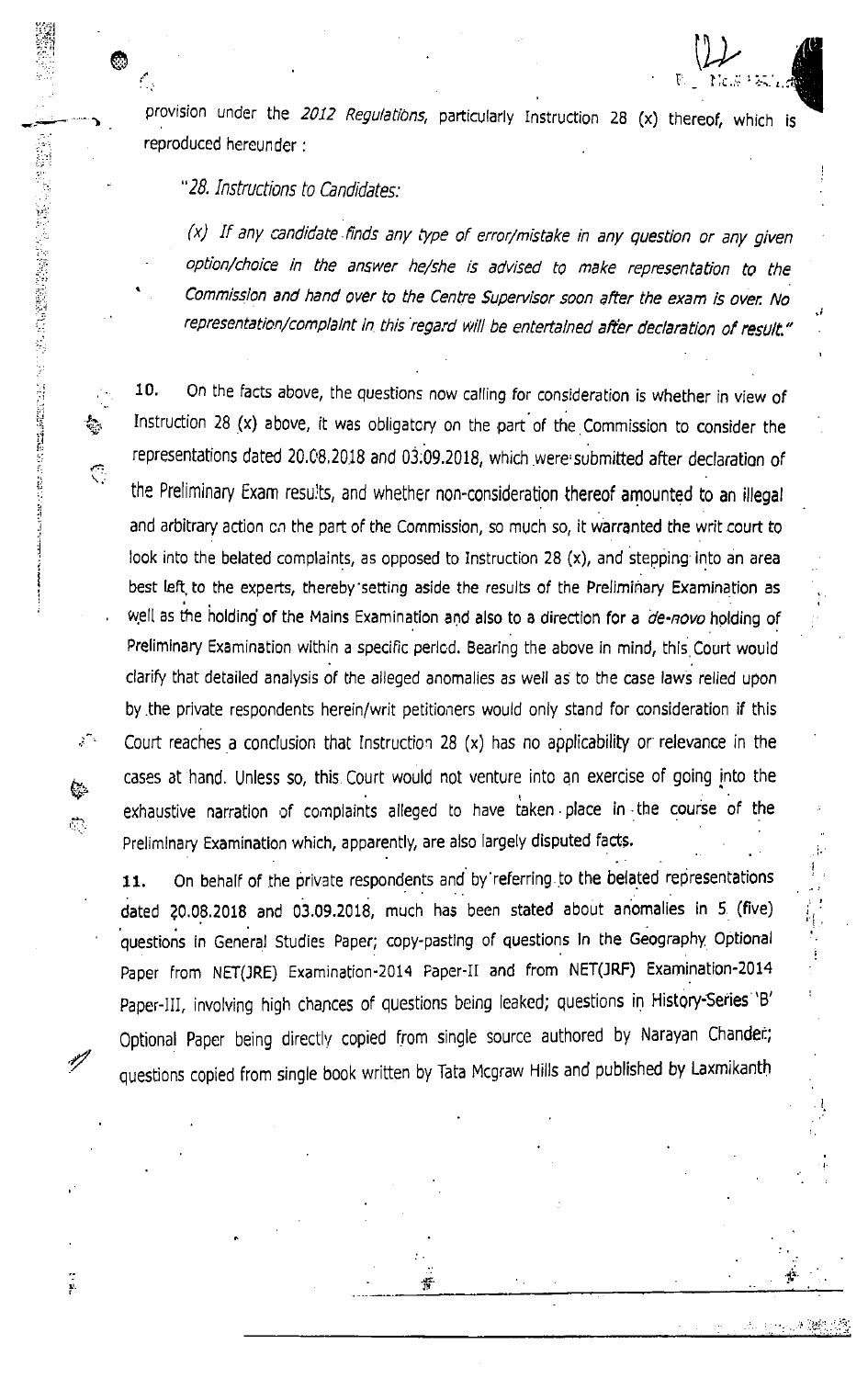. Publication in Public Administration-Series 'D' Optional Paper; questions being directly copied from single unit-Fluid Mechanics in respect of Civil Engineering-Series 'B' 0ptional Paper; . questions set out of prescribed syllabus in the Commerce Optional Paper; lack of moderation and scaling method etc. Reliance is also placed on decisions of various High Courts with regard to the onerous responsibility of a constitutional authority like the Public Service Commission to conduct examination in a fair manner as well as to the aspect as to when<br>there is nothing in the statute conferring a jurisdiction on the Public Service Commission to suggest for a pro-rata marking, such application would not create a common platform with equal advantages and disadvantages to all to prove their merit. Contention raised is that there is possibility that less meritorious candidates may also defeat the meritorious candidates if such pro-rata marking system is adopted. On this, it is argued that the 2012 Regulations did not provide for pro-rata distribution of marks. Further, that the reliance placed by the Commission in Vikas Pratap (supra) to compensate the candidates for questions out of syllabus in Commerce, Civil Engineering and Geography Optional Papers, following the fir5t three representations submitted on 30.07.2018 and 01.08.2018, by employing the method of re-evaluation and allotment of marks on pro-rata basis, was incorrectly applied, inasmuch as, the methodology adopted in Vikas Pratap was only in respect of General Knowledge Paper, which was common to all. It is, therefore, argued that methodology adopted in Vikas Pratap cannot be appli'ed in respect of Optional Papers, as was done in the present case. With regard to Instruction 28 (x) of the 2012 Regulations, it is argued that the same is pre-dominantly for OFfice use only and the students had. no access to it and were ignorant of the same. Instructions provided in the blank answer-sheet was also silent on this aspect. Even in the Advertisement there was no mention of it. In short, argument made is that the law demanding compliance, as in the nature of Instruction 28  $(x)$ , was not notified.

,:. i.:

i a .|

> $, \, \circ$  $:2:$ t::..:, iifl 'i.") !ilJ  $\cdot$  . 't!, i :i;. :,i

> > a it ii;

i:. i

 $\mathbb{C}$  .

{/

 $\mathfrak{p}$ v &.

12. First and foremost, the re-evaluation exercise undertaken by the Commission with distribution of pro-rata marks to candidates, pursuant to irregularities highlighted ln the first three representations which were subrnitted prior to declaration of the Preliminary Examination results, by following a methodology recognized in Vikas Pratap, is without any infirmity. To say that pro-rata distribution of marks in terms of Vikas Pratap can only be applied to a question paper in the nature of General studies which is common to all and not

rsir: Marsir: Marsir: Marsir: Marsir: Marsir: Marsir: Marsir: Marsir: Marsir: Marsir: Marsir: Marsir: Marsir:

i,r

ii i'i

 $\downarrow$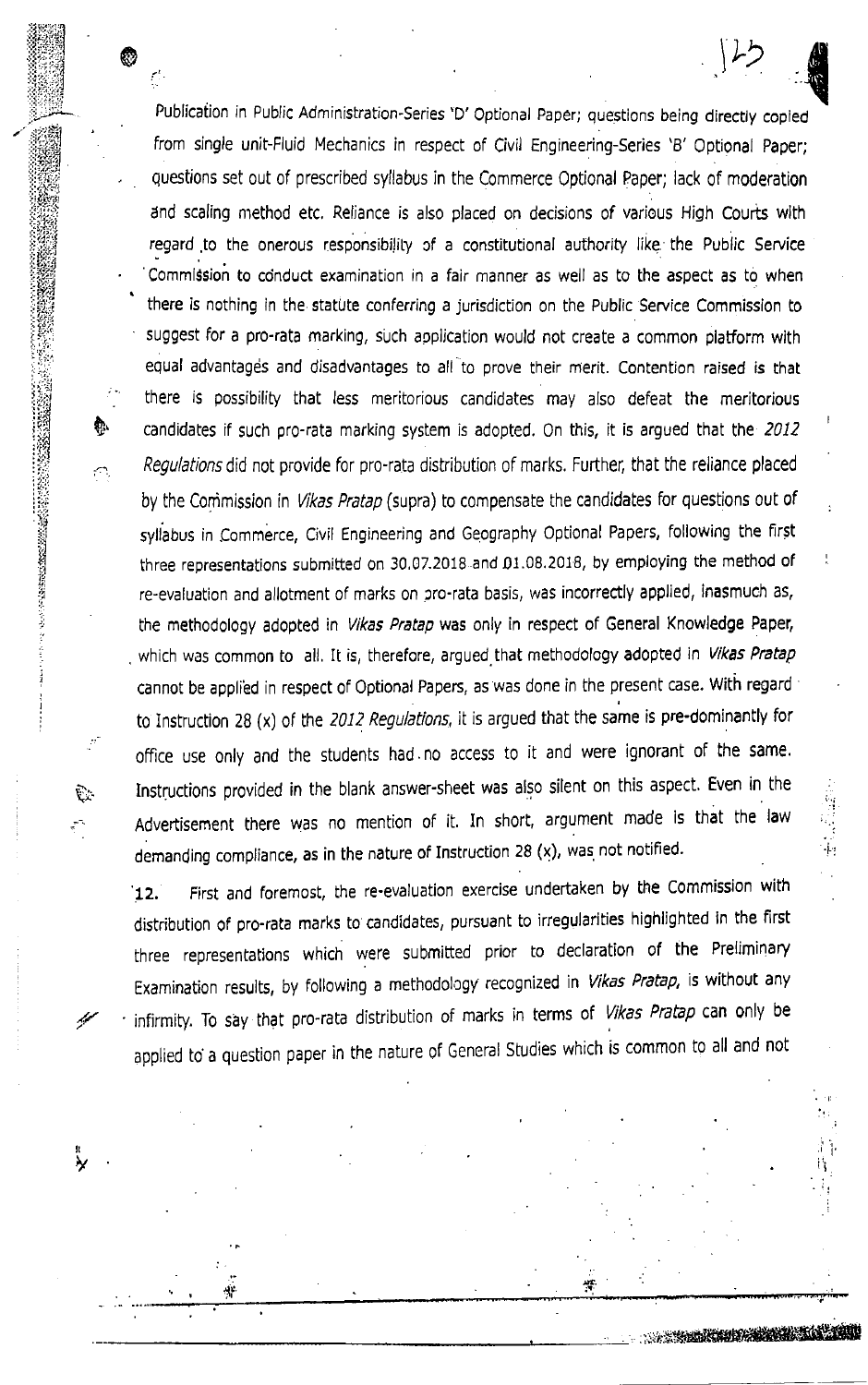13. An argument is placed on behalf of the private respondents herein/writ petitioners as to whether in the teeth of Instruction 28  $(x)$  the action of the Commission can be termed as legal and bona fide in having entertained the representations, both dated 10.08.2018, which were submitted on 02.08.2018, that is, after declaration of the Preliminary Examination results and also in issuing the Notification 16.08,2018 whereby 76 (seventy six) more candidates from 'C' Series Geography Optional Paper were declared qualified as eligible to appear in the Mains Examination. It would be pertinent to notice that one such representation was submitted by 12 (twelve) candidates who had taken the 'C' Serles Geography Optional Paper and not by 76 (seventy six) candidates as mentioned in the judgment under appeal. The other representation was by the General Secretary of the All Arunachal Pradesh error/mistake in any questions but with regard to technical error taking place during evaluation of the 'C' Series Geography Optional Paper. The Six-Member Committee entrusted to look into the complaints found that during manual selection while evaluating 'C' Series Paper, the 'D' set answer keys of Geography had been wrongly selected, thus, leading to evaluation of the 'C' Serles Paper with an incorrect answer key. On such evaluation by correcting the technical error, a total of 76 (seventy six) more candidates were found to have secured marks above 177.75, which is the marks that had been secured by the last qualified candidat e in the Preliminary Examination, Without any doubt and having regard to the nature of complaint made in both the represen tations dated 10.08.2018 and the rectification steps taken, at the instance of the Commission, it cannot be said that the exercise undertaken militated against the mandate of Instruction 28 (x) of the 2012 Regulations. To reiterate, the exercise undertaken was for rectification of an apparent technical error and not for correcting any type of error or mistake in any question papers. The argument so raised is, therefore, misconceived. **A** Students' Union. The allegations in both the representations were not in respect of any iesult of which was declared on 02.08.2018.

 $\bullet$  . The set of  $\mathbb{R}^n$ 

{.l:':iI  $\frac{1}{2}$  $H_{\rm tot}$ tn:'J '14tti  $-$ illa $-$ 

> il[,t ti[,X  $\frac{1}{2}$ :iu  $\geq$  $\ldots$ ii

a

iiiH  $\cdot$  : iiir'

::i: ill (r,  $\mathbb{S}$  ) EI

ii

i.i i:j ; IIit 1r

i1 ;l

 $a_{\rm{r}}$ 

 $\mathcal{L}_{\mathcal{C}}^{\mathcal{L}}$ 

 $\lambda$ fr

.t,

.<br>14. In *Manish Ujjwal v. Maharishi Dayanand Saraswati University and Ors.*, reported in (2005) 13 SCC 744, which was also relied upon by the leaned Single Judge, in fact, reads in favour of the exercise undertaken by the Commission, in that, the Supreme Court in the facts of the case held that students cannot be made to suffer on account of errors committed by the University and it would be unfair to penalise students for not giving an answer when key

 $\mathcal{F}$ 

 $\ldots$  in the state is result. The intervalst relation

':l :, i I

'! i-

 $\cdot$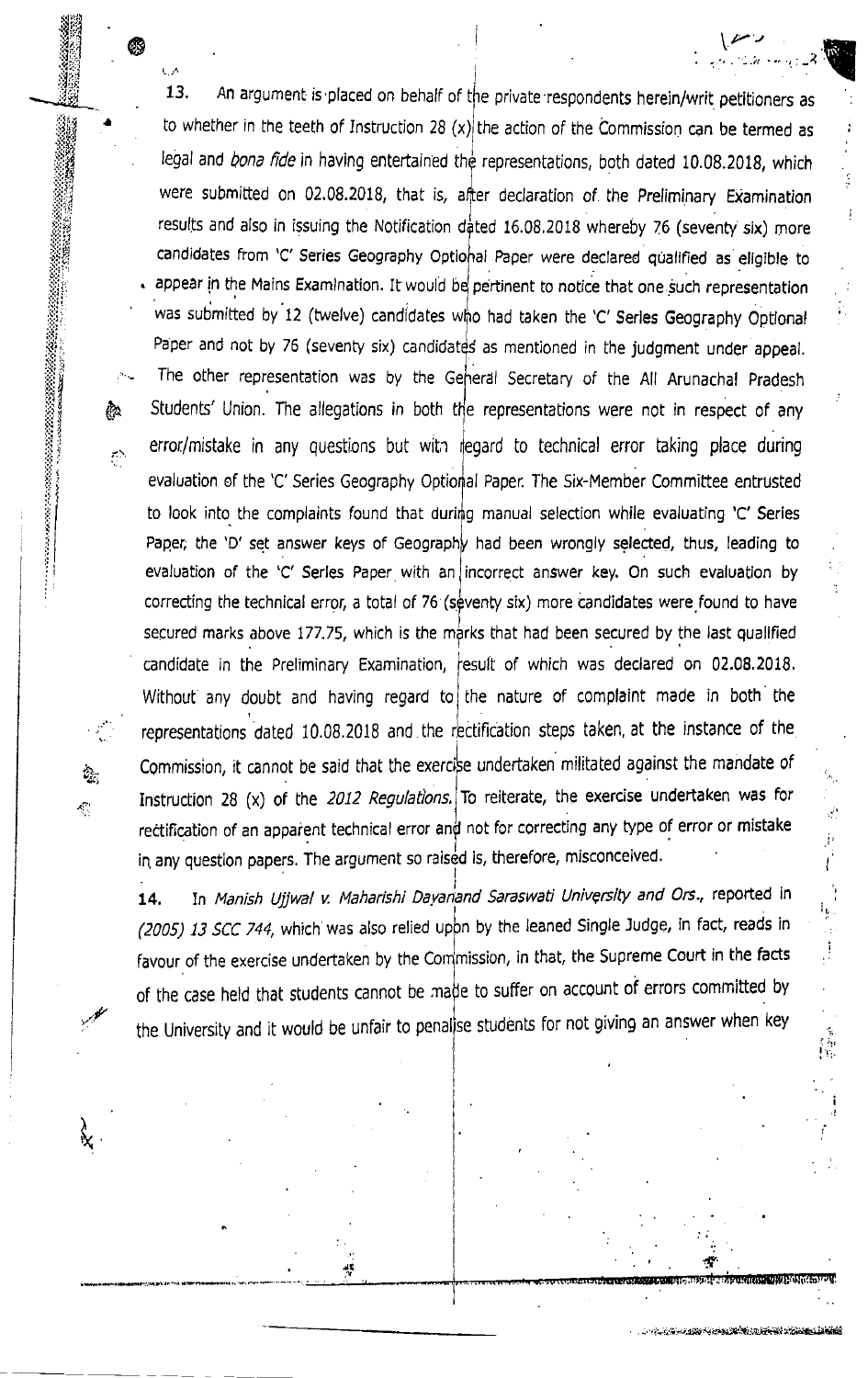answers being demonstrably wrong. This precisely was the exercise done by the Commission in the present case for the welfare of those students in the face of the mistakes which had occurred by applying a wrong answer key to the 'C' Series Geography Optional Paper.

 $\bullet$  later than  $\bullet$  later than  $\bullet$  later than  $\bullet$  later than  $\bullet$  later than  $\bullet$ 

I

i

:iri.; iL.l

i;i,  $\frac{1}{2}$ 

:<br>:<br>: ti:

 $:$ 

iij !i il,, rlj il

**1922-00** 

દૂ

**مبو** 

**international** il i

**CONTRACTOR** 

@

15. The State Public Service Commission has been conferred with ample power to conduct examinations for appointment to the services of the State. This power emanates from Article 320 of the Constitution of India. Interference would warrant if there has been an arbitrary exerclse of power, not in keeping witn the guidelines or for having acted with an ulterior motive to give undue preference to some candidates, We hold that there are no materiats to suggest element of arbitrariness or nepotism or in making any departure from the set guidelines by the Commission while exercising its powers given under the Constitution of India. ln several decisions the Supreme Court have placed a caveat that it is rather unfortunate when interference is made by the Courts in the result of examinations. As held in Ran Vijay Singh and Ors. v. State of Uttar Pradesh and Ors., reported in (2018) 2 SCC 357, while there is no doubt that tremendous effort are put in by candidates in preparing for an examination, it must also not be forgotten that the examination authorities equally put in. great efforts to successfully conduct an examination. Although enormity of the task might reveal sonre lapse at a later stage, but the Court must consider the internal checks and balances put in place by the examination authorities before interfering with'the efforts put in by candidates who have successfully participated in the examination - the overall and larger impact being that public interest must not suffer.

16. While deciding the writ petitions reliance was placed in Tanvi Sarwal v. Central Board of Secondary Education and Ors., reported in (2015) 6 SCC 573, with reference to paragraph 23 thereof wherein the Supreme Court, in the facts of that case, held that although abrogation of ihe examlnation would cause lnconvenience to all concerned and extra time would be consumed for holding a fresh examination, this is the price the stakeholders will have to suffer in order to maintain the faultless sanctity and credibility of a process of examination. This is a challenge which has to be met by all stakeholders by rising to the occasion so as to thwart and abort the reorehensible design of those seeking to hijack the process for. vested interest along with the unscrupulous beneficiaries thereof. With due respects, Tanvi Sarwal was referred and quoted out of context, inasmuch as, the facts

i

, where  $\mathcal{L}^{\text{in}}$  is the contract of the contract of the contract of the contract of the contract of the contract of the contract of the contract of the contract of the contract of the contract of the contract of the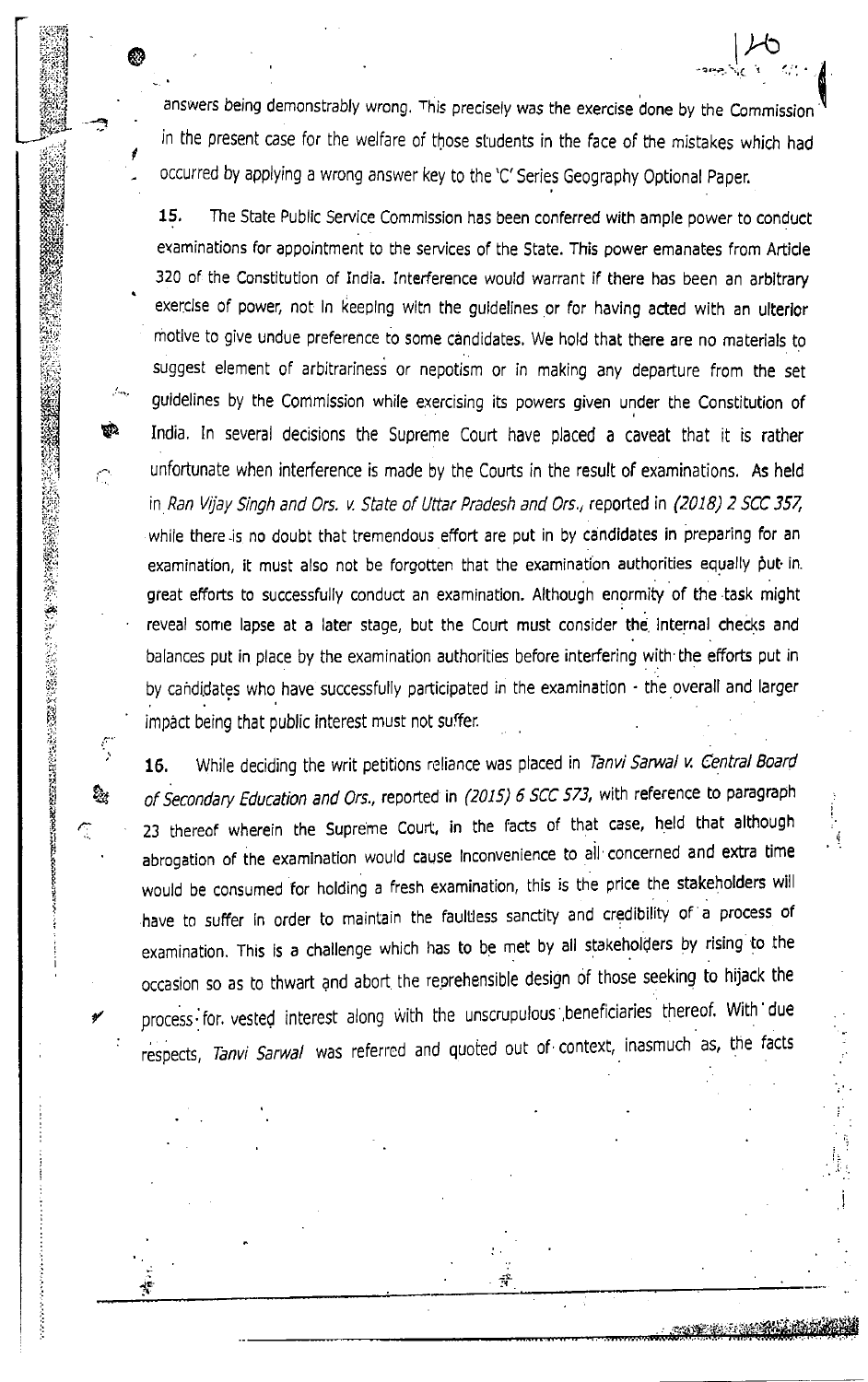thereof are altogether different from the case at hand. In Tanvi Sarwal the All India Pre-Medical and Pre-Dental Test, 2015 was cancelled with direction to hold fresh examination as the Supreme Court reached a conclusion that the examination had been exposed to a deep-rooted conspiracy of a gang of unscrupulous persons who with the aid of electronic devices was able to access the beneficiary candidates with the answer keys during the test, enabling them to solve the question paper, which undue benefit had been extended on monetary consideration. The Supreme Court noticed that although 44 (forty four) candidates had been identified as confirmed beneficiaries in various States across the country. it was not unlikely that many more candidates availed such undue advantage. In view of the widespread network involving malpractices, it was observed that the examination had become a suspect and, therefore, it became necessary for all the stakeholders to secure and sustain the confidence of the public in general and the student fraternity in particular in the trustworthiness of the process and that fairness, transparency and sanctity of the examination process cannot be compromised at any cost. In the premises, the Supreme Court was confronted to two alternative courses, either to segregate the 44 (forty four) identified candidates or direct a fresh examination by cancelling the examination. On the disturbing facts, the Supreme Court held that segregation only of the 44 (forty four) identified candidates cannot be the solution to the problem that confronted everybody. There was lurking possibility of unidentified beneficiary candidates stealing a march over the students who are not at fault. It was, therefore, on facts which revealed leakage of question papers, large-scale cheating and malpractices during the examination, aided by organized gang for monetary considerations and the impossibility to detect and segregate all undeserving candidates who succeeded in the said exam by benefiting from such malpractices, the view of the Supreme Court in paragraph 23 of the judgment came about. The facts in Tanvi Sarwal are altogether different and reliance placed upon paragraph 23, removed from the peculiar and startling facts thereof, to set aside the Preliminary Examination held on 29.07.2018, the results thereof dated 02.08.2018 and 16.08.2018 as well as the Mains Examination held on 10.11.2018, with direction to the Commission to hold fresh examination, in our considered opinion, was not correct and justified.

「陰謀」所の名詞「硬性異体者手持腰関係的などのよう」 所にの「陰謀」所の名詞程制制の関係は、特性の「極性」として、

· 经公司的 网络 网络 September September 2017

 $\frac{1}{2}$ 

 $\mathcal{C}_{\mathcal{C}}$ 

 $\mathbb{R}^2$ 

 $\sigma$ 

 $\mathscr{A}$ 

7≌re Nù∦ E

For all the reasons and discussions above, we hold that Instruction 28 (x) of the 2012 17.